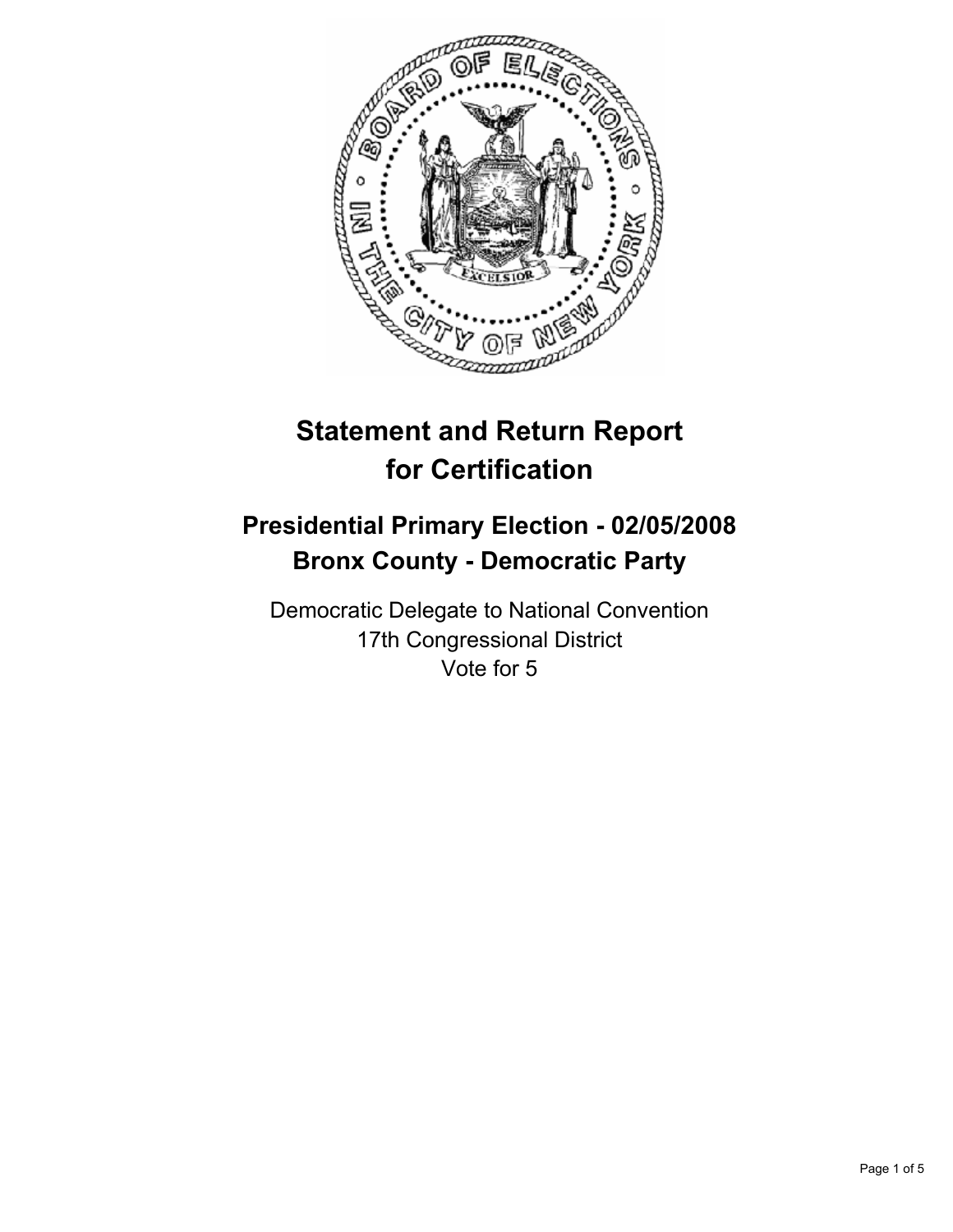

#### **17th Congressional District**

| <b>Assembly District 78</b>                            |                   |  |
|--------------------------------------------------------|-------------------|--|
| <b>EMERGENCY</b>                                       | 0                 |  |
| ABSENTEE/MILITARY                                      | 37                |  |
| <b>FEDERAL</b>                                         | 6                 |  |
| AFFIDAVIT                                              | 75                |  |
| RUTH HASSELL-THOMPSON (F) - PLEDGED TO SUPPORT CLINTON | 1,126             |  |
| JEFFREY DINOWITZ (M) - PLEDGED TO SUPPORT CLINTON      | 1,211             |  |
| ELLEN JAFFEE (F) - PLEDGED TO SUPPORT CLINTON          | 1,119             |  |
| CARL HEASTIE (M) - PLEDGED TO SUPPORT CLINTON          | 1,082             |  |
| HARRIET D CORNELL (F) - PLEDGED TO SUPPORT CLINTON     | 1,085             |  |
| SHELLEY BRILL (F) - PLEDGED TO SUPPORT EDWARDS         | 23                |  |
| JOHN F MEEHAN (M) - PLEDGED TO SUPPORT EDWARDS         | 43                |  |
| RUTH ROSENBERG (F) - PLEDGED TO SUPPORT EDWARDS        | 37                |  |
| JACK ROSENBERG (M) - PLEDGED TO SUPPORT EDWARDS        | 40                |  |
| CAROLE K MEEHAN (F) - PLEDGED TO SUPPORT EDWARDS       | 33                |  |
| EILEEN C THOMAS (F) - PLEDGED TO SUPPORT OBAMA         | 531               |  |
| CARL L WASHINGTON (M) - PLEDGED TO SUPPORT OBAMA       | 533               |  |
| ISABEL N ROGERS (F) - PLEDGED TO SUPPORT OBAMA         | 524               |  |
| GREGORY A BOWMAN (M) - PLEDGED TO SUPPORT OBAMA        | 514               |  |
| ANDREA G MONTGOMERY (F) - PLEDGED TO SUPPORT OBAMA     | 522               |  |
| <b>Total Votes</b>                                     | 8,423             |  |
| <b>Assembly District 80</b>                            |                   |  |
| <b>EMERGENCY</b>                                       | 21                |  |
| ABSENTEE/MILITARY                                      | 76                |  |
| <b>FEDERAL</b>                                         | 5                 |  |
| <b>AFFIDAVIT</b>                                       | 54                |  |
| RUTH HASSELL-THOMPSON (F) - PLEDGED TO SUPPORT CLINTON | 1,174             |  |
| JEFFREY DINOWITZ (M) - PLEDGED TO SUPPORT CLINTON      | 1,286             |  |
| ELLEN JAFFEE (F) - PLEDGED TO SUPPORT CLINTON          | 1,152             |  |
| CARL HEASTIE (M) - PLEDGED TO SUPPORT CLINTON          | 1,113             |  |
| HARRIET D CORNELL (F) - PLEDGED TO SUPPORT CLINTON     | 1,116             |  |
| SHELLEY BRILL (F) - PLEDGED TO SUPPORT EDWARDS         | 44                |  |
| JOHN F MEEHAN (M) - PLEDGED TO SUPPORT EDWARDS         | 46                |  |
| RUTH ROSENBERG (F) - PLEDGED TO SUPPORT EDWARDS        | 63                |  |
| JACK ROSENBERG (M) - PLEDGED TO SUPPORT EDWARDS        | 43                |  |
| CAROLE K MEEHAN (F) - PLEDGED TO SUPPORT EDWARDS       | 47                |  |
| EILEEN C THOMAS (F) - PLEDGED TO SUPPORT OBAMA         | 797               |  |
| CARL L WASHINGTON (M) - PLEDGED TO SUPPORT OBAMA       | 821               |  |
| ISABEL N ROGERS (F) - PLEDGED TO SUPPORT OBAMA         |                   |  |
|                                                        |                   |  |
| GREGORY A BOWMAN (M) - PLEDGED TO SUPPORT OBAMA        |                   |  |
| ANDREA G MONTGOMERY (F) - PLEDGED TO SUPPORT OBAMA     | 809<br>790<br>798 |  |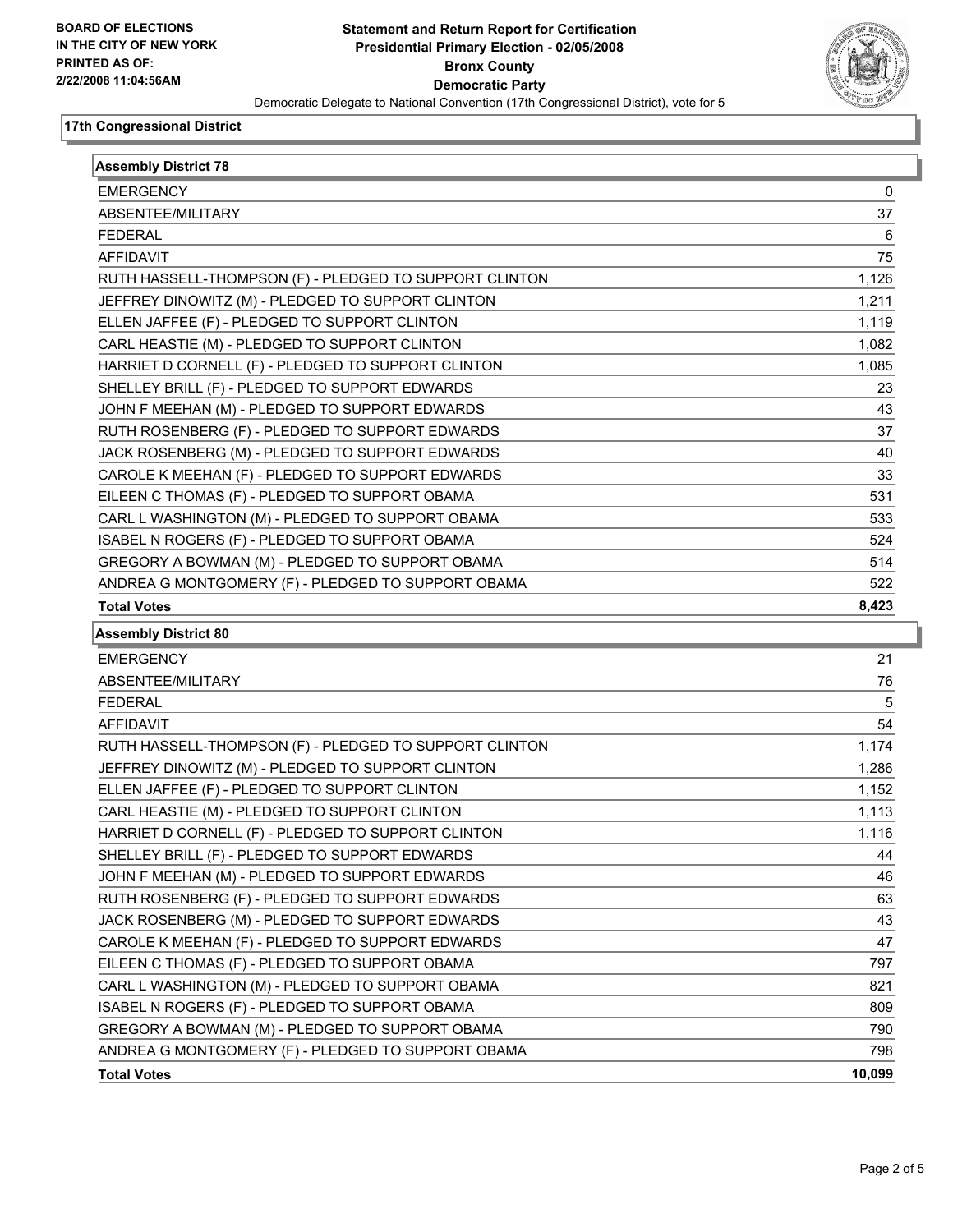

#### **17th Congressional District**

| <b>Assembly District 81</b>                            |        |
|--------------------------------------------------------|--------|
| <b>EMERGENCY</b>                                       | 205    |
| ABSENTEE/MILITARY                                      | 670    |
| <b>FEDERAL</b>                                         | 113    |
| <b>AFFIDAVIT</b>                                       | 470    |
| RUTH HASSELL-THOMPSON (F) - PLEDGED TO SUPPORT CLINTON | 6,618  |
| JEFFREY DINOWITZ (M) - PLEDGED TO SUPPORT CLINTON      | 8,886  |
| ELLEN JAFFEE (F) - PLEDGED TO SUPPORT CLINTON          | 6,833  |
| CARL HEASTIE (M) - PLEDGED TO SUPPORT CLINTON          | 6,353  |
| HARRIET D CORNELL (F) - PLEDGED TO SUPPORT CLINTON     | 6,373  |
| SHELLEY BRILL (F) - PLEDGED TO SUPPORT EDWARDS         | 243    |
| JOHN F MEEHAN (M) - PLEDGED TO SUPPORT EDWARDS         | 323    |
| RUTH ROSENBERG (F) - PLEDGED TO SUPPORT EDWARDS        | 379    |
| JACK ROSENBERG (M) - PLEDGED TO SUPPORT EDWARDS        | 310    |
| CAROLE K MEEHAN (F) - PLEDGED TO SUPPORT EDWARDS       | 319    |
| EILEEN C THOMAS (F) - PLEDGED TO SUPPORT OBAMA         | 4,032  |
| CARL L WASHINGTON (M) - PLEDGED TO SUPPORT OBAMA       | 3,792  |
| ISABEL N ROGERS (F) - PLEDGED TO SUPPORT OBAMA         | 3,833  |
| GREGORY A BOWMAN (M) - PLEDGED TO SUPPORT OBAMA        | 3,817  |
| ANDREA G MONTGOMERY (F) - PLEDGED TO SUPPORT OBAMA     | 3,749  |
| <b>Total Votes</b>                                     | 55,860 |
| <b>Assembly District 82</b>                            |        |
| <b>EMERGENCY</b>                                       | 0      |
| ABSENTEE/MILITARY                                      | 0      |
| <b>FEDERAL</b>                                         | 0      |
| AFFIDAVIT                                              | 1      |
| RUTH HASSELL-THOMPSON (F) - PLEDGED TO SUPPORT CLINTON | 9      |
| JEFFREY DINOWITZ (M) - PLEDGED TO SUPPORT CLINTON      | 7      |
| ELLEN JAFFEE (F) - PLEDGED TO SUPPORT CLINTON          | 9      |
| CARL HEASTIE (M) - PLEDGED TO SUPPORT CLINTON          | 8      |
| HARRIET D CORNELL (F) - PLEDGED TO SUPPORT CLINTON     | 8      |
| SHELLEY BRILL (F) - PLEDGED TO SUPPORT EDWARDS         | 0      |
| JOHN F MEEHAN (M) - PLEDGED TO SUPPORT EDWARDS         | 0      |
| RUTH ROSENBERG (F) - PLEDGED TO SUPPORT EDWARDS        | 0      |
| JACK ROSENBERG (M) - PLEDGED TO SUPPORT EDWARDS        | 0      |
| CAROLE K MEEHAN (F) - PLEDGED TO SUPPORT EDWARDS       | 0      |
| EILEEN C THOMAS (F) - PLEDGED TO SUPPORT OBAMA         | 9      |
| CARL L WASHINGTON (M) - PLEDGED TO SUPPORT OBAMA       | 10     |
| ISABEL N ROGERS (F) - PLEDGED TO SUPPORT OBAMA         | 9      |
| GREGORY A BOWMAN (M) - PLEDGED TO SUPPORT OBAMA        | 9      |
| ANDREA G MONTGOMERY (F) - PLEDGED TO SUPPORT OBAMA     | 9      |

**Total Votes 87**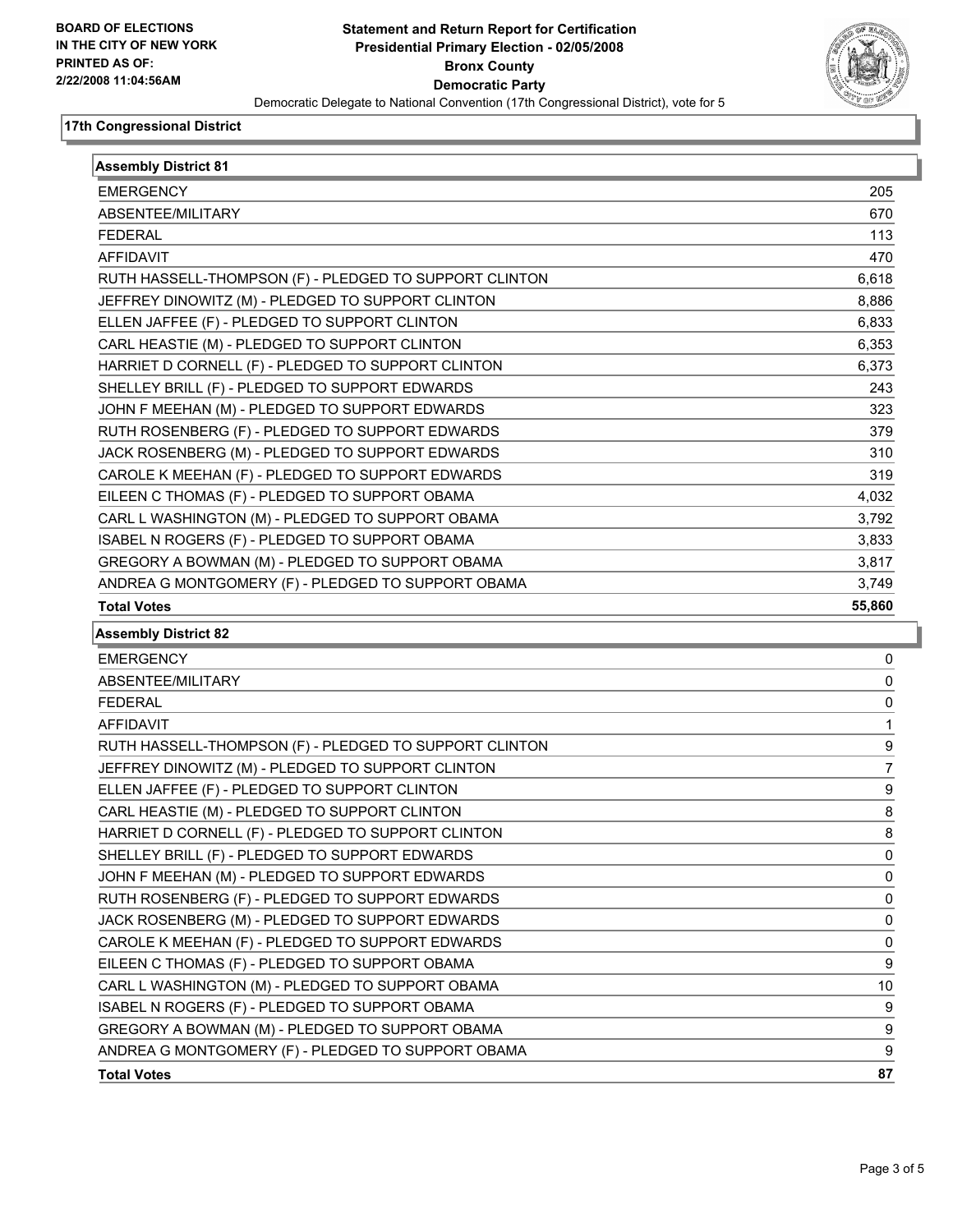

## **17th Congressional District**

| <b>Assembly District 83</b>                            |        |
|--------------------------------------------------------|--------|
| <b>EMERGENCY</b>                                       | 186    |
| ABSENTEE/MILITARY                                      | 264    |
| <b>FEDERAL</b>                                         | 21     |
| <b>AFFIDAVIT</b>                                       | 338    |
| RUTH HASSELL-THOMPSON (F) - PLEDGED TO SUPPORT CLINTON | 5,756  |
| JEFFREY DINOWITZ (M) - PLEDGED TO SUPPORT CLINTON      | 4,215  |
| ELLEN JAFFEE (F) - PLEDGED TO SUPPORT CLINTON          | 4,234  |
| CARL HEASTIE (M) - PLEDGED TO SUPPORT CLINTON          | 5,303  |
| HARRIET D CORNELL (F) - PLEDGED TO SUPPORT CLINTON     | 4,180  |
| SHELLEY BRILL (F) - PLEDGED TO SUPPORT EDWARDS         | 155    |
| JOHN F MEEHAN (M) - PLEDGED TO SUPPORT EDWARDS         | 75     |
| RUTH ROSENBERG (F) - PLEDGED TO SUPPORT EDWARDS        | 165    |
| JACK ROSENBERG (M) - PLEDGED TO SUPPORT EDWARDS        | 80     |
| CAROLE K MEEHAN (F) - PLEDGED TO SUPPORT EDWARDS       | 78     |
| EILEEN C THOMAS (F) - PLEDGED TO SUPPORT OBAMA         | 4,507  |
| CARL L WASHINGTON (M) - PLEDGED TO SUPPORT OBAMA       | 4,971  |
| ISABEL N ROGERS (F) - PLEDGED TO SUPPORT OBAMA         | 4,689  |
| GREGORY A BOWMAN (M) - PLEDGED TO SUPPORT OBAMA        | 4,505  |
| ANDREA G MONTGOMERY (F) - PLEDGED TO SUPPORT OBAMA     | 4,533  |
| <b>Total Votes</b>                                     | 47,446 |